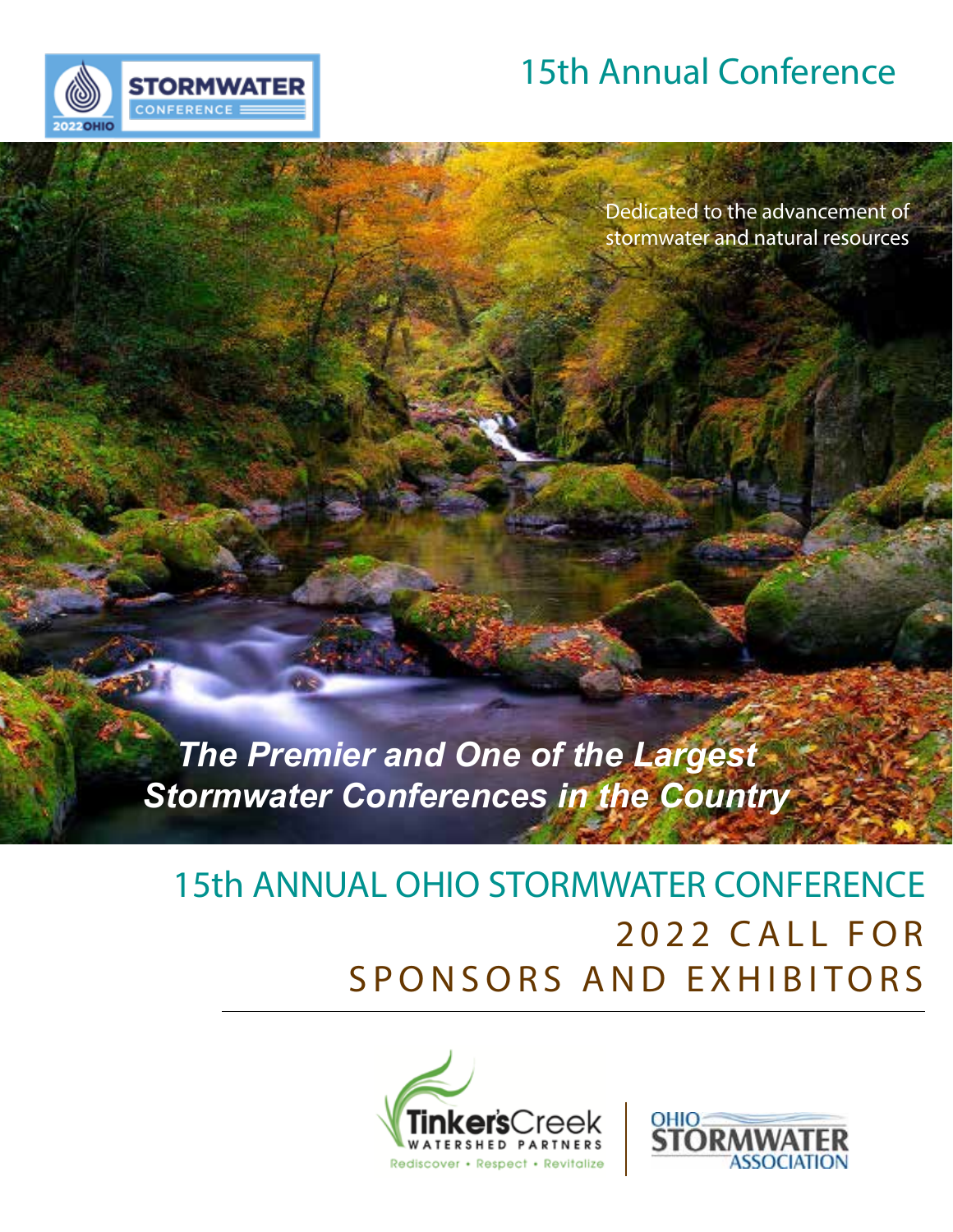### Plan to Sponsor and/or Exhibit at the 2022 Ohio Stormwater Conference

The Tinker's Creek Watershed Partners and the Ohio Stormwater Association invites your organization to participate as a sponsor or exhibitor at the premier stormwater conference in Ohio, May 11-13, 2022. This event is being planned as an in-person event at the Kalahari Resort and Conference Center in Sandusky, Ohio.

The annual Conference is recognized by stormwater professionals throughout Ohio as a key industry event. and is gaining national recognition. Over 950 decision makers including stormwater managers, municipal government professionals, county government representatives, state and local agencies, educational institutions, designers, engineers, contractors, project managers, consultants and distributors attend this conference on an annual basis.

The exhibit hall is centrally located to session breaks, breakfast, lunch and the reception with a door prize drawing where attendees gather to network. If you are a part of the stormwater industry there is no better place to maximize your company's exposure.

The classification of attendees include:

| Government - 40 |  |  |
|-----------------|--|--|
| Private - 15%   |  |  |
| Non-profit - 5% |  |  |

 $%$  Engineers - 29% Department Heads - 9% Planners - 2%

#### Who Should Exhibit?

- Federal, State and Local Agencies
- Filtration /Drainage Equipment
- **Contractors**
- Storage /Detention Systems
- Permeable Pavement
- Distributors
- CSO Systems
- Software
- **Associations**
- Consultants
- Flood-Control Systems
- Oil /Water Separators
- Educational Institutions
- **Engineers**
- **Utilities**
- Pipe /Valves
- Monitoring /Sampling /Sensor Equipment

#### Attendee Profile

- Stormwater Managers
- Municipal Government Professionals
- County Government Representatives
- State and Local Agencies
- Educational Institutions
- Designers
- Engineers
- Contractors
- Project Managers
- Consultants
- **Distributors**

For more information, please contact Harry Stark 216-385-5248 harry@tinkerscreekwatershed.org

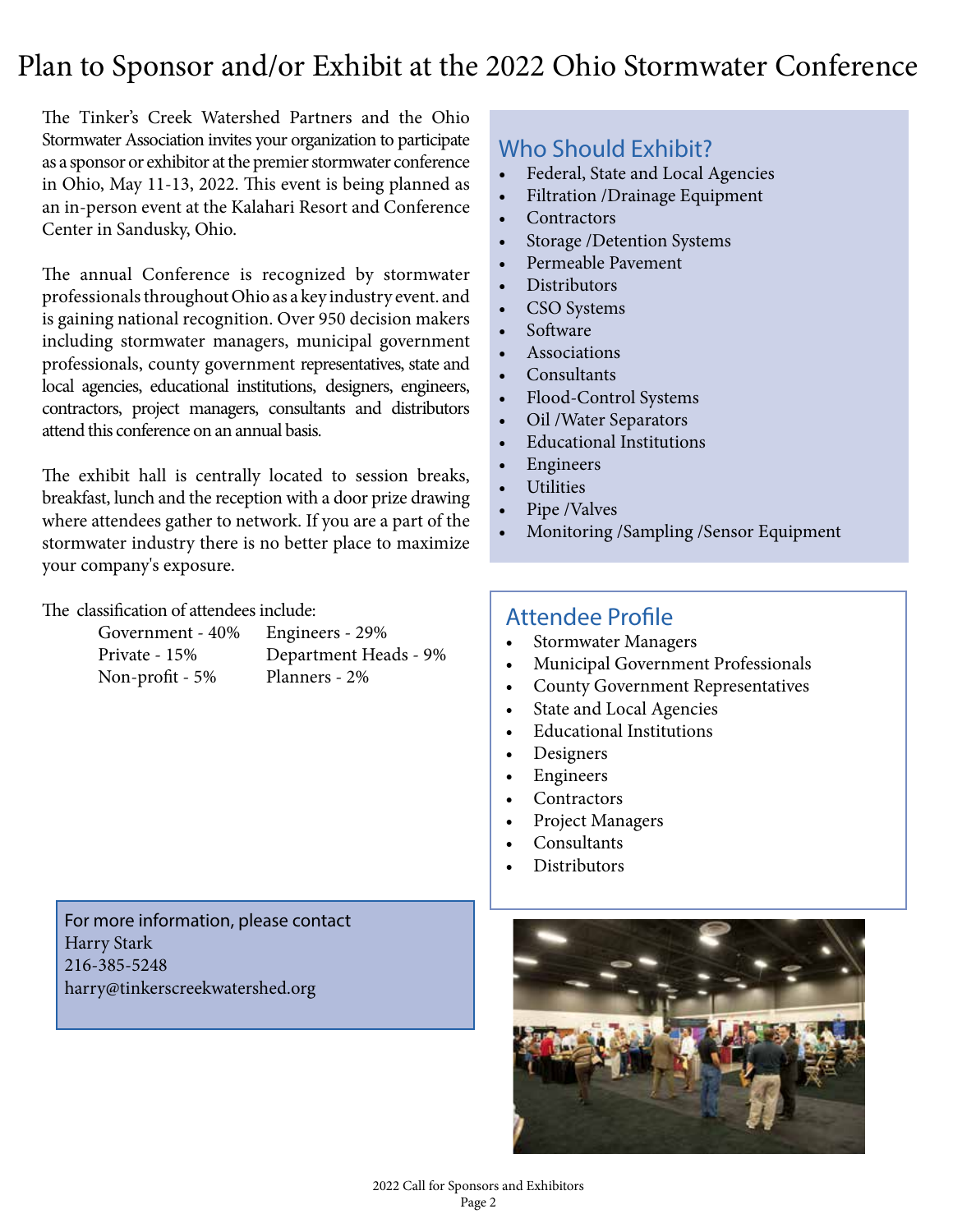## 2022 Sponsor Information

#### Sponsors

Below are the Sponsorship Packages available for the 2022 Ohio Stormwater Conference

#### Platinum Level \$5,000+

Includes sponsorship of the Reception and Keynote Speaker.

- Exhibit space (See draft layout on page 6),
- Company Logo featured on homepage of website
- Full-page ad in the conference program,
- Five (5) conference registrations,
- On-site signage acknowledging the contribution,
- Company name in program and exhibitor brochure.

#### Gold Level - \$2,000

Includes sponsorship of the Luncheon.

- Exhibit space (See draft layout on page 6),
- Company Logo featured on homepage of website
- Half-page ad in the conference program,
- Three (3) conference registrations,
- On-site signage acknowledging the contribution,
- Company name in program and exhibitor brochure

#### Silver Level - \$1,500

Includes sponsorship of continental breakfast.

- Exhibit space (See draft layout on page 6),
- Quarter-page ad in the conference program,
- Two (2) conference registrations,
- On-site signage acknowledging the contribution,
- Company name in program and exhibitor brochure.

#### Bronze Level - \$900

Includes sponsorship of breaks.

- Exhibit space (See draft layout on page 6),
- Quarter-page ad in the conference program,
- One (1) conference registration,
- On-site signage acknowledging the contribution,
- Company name in program and exhibitor brochure.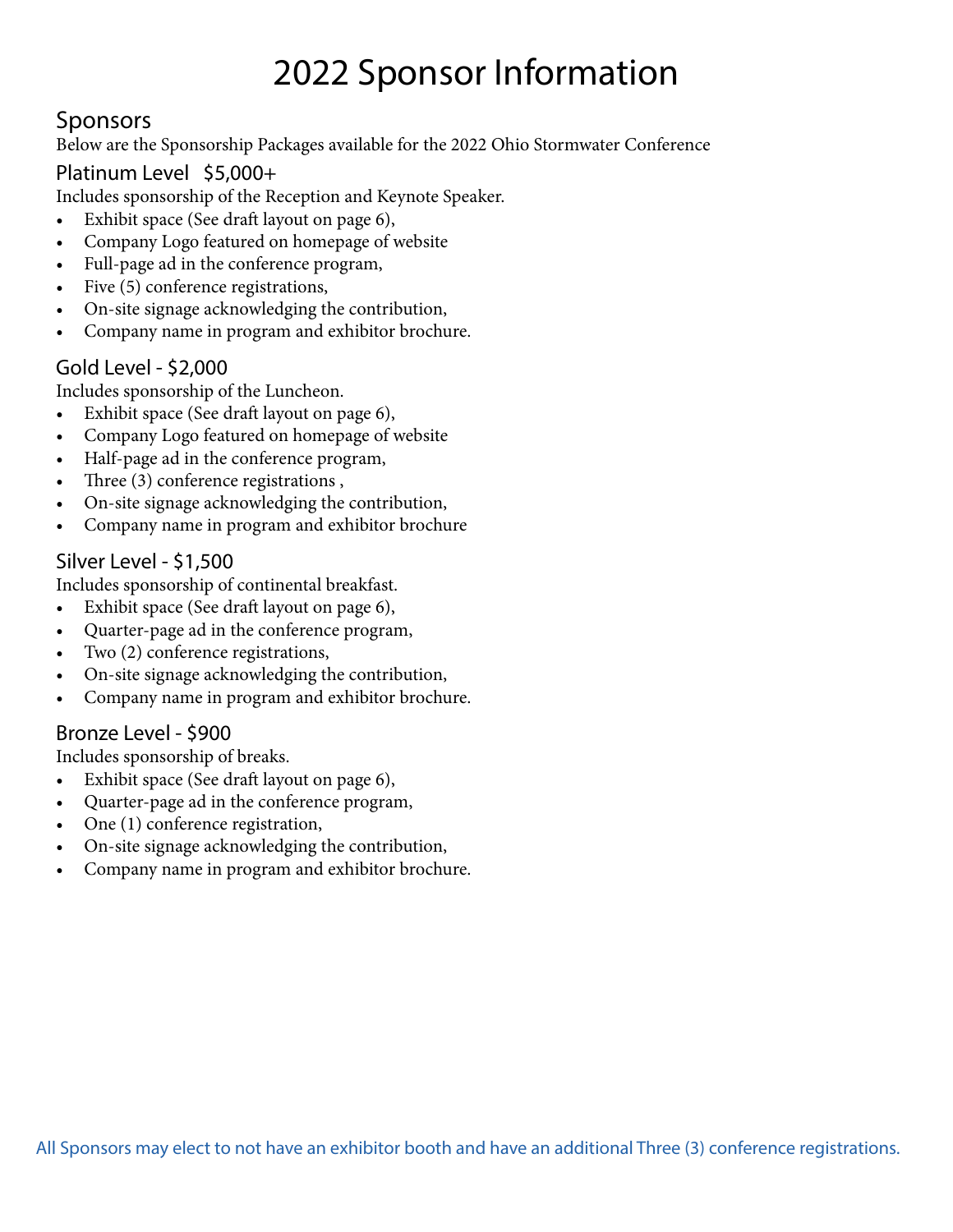## Contract for 2022 Sponsorship

Please select from one of the four package sponsor opportunities listed below.

- □ Platinum Level \$5,000+
- $\Box$  Gold Level \$2,000
- $\Box$  Silver Level \$1,500
- □ Bronze Level \$900
- $\Box$  Large Vehicle \$1,500

All Sponsors may elect to not have an exhibitor booth and have an additional Three (3) conference registrations.

| A. Sponsor/Exhibit Description (for Program)                                                                                                                                                            |                                                                                                                     |  |  |  |  |
|---------------------------------------------------------------------------------------------------------------------------------------------------------------------------------------------------------|---------------------------------------------------------------------------------------------------------------------|--|--|--|--|
| Please give a brief description of your company for the exhibitor guide: ___________________________                                                                                                    |                                                                                                                     |  |  |  |  |
|                                                                                                                                                                                                         |                                                                                                                     |  |  |  |  |
| Select: $\Box$<br>Booth<br>3 additional registrations<br>$\Box$                                                                                                                                         |                                                                                                                     |  |  |  |  |
| Electricity: Contact Fern Directly (information will be sent closer to the conference).                                                                                                                 |                                                                                                                     |  |  |  |  |
| B. Acceptance as a Binding Contract                                                                                                                                                                     | C. All Invoices Should Be Sent To                                                                                   |  |  |  |  |
|                                                                                                                                                                                                         |                                                                                                                     |  |  |  |  |
|                                                                                                                                                                                                         |                                                                                                                     |  |  |  |  |
|                                                                                                                                                                                                         |                                                                                                                     |  |  |  |  |
|                                                                                                                                                                                                         |                                                                                                                     |  |  |  |  |
|                                                                                                                                                                                                         |                                                                                                                     |  |  |  |  |
|                                                                                                                                                                                                         |                                                                                                                     |  |  |  |  |
|                                                                                                                                                                                                         |                                                                                                                     |  |  |  |  |
|                                                                                                                                                                                                         | D. Payment Information (Check only one)                                                                             |  |  |  |  |
|                                                                                                                                                                                                         | $\Box$                                                                                                              |  |  |  |  |
| Signature by Authorized Representative<br>Date                                                                                                                                                          | $\Box$                                                                                                              |  |  |  |  |
| <b>Print Name</b><br>By signature above, the individual signing this contract represents and warrants that he/<br>she is duly authorized to execute this binding contract on behalf of named exhibitor. | Submit contract and payment to:<br><b>Tinkers Creek Watershed Partners</b><br>P.O. Box 444<br>Twinsburg, Ohio 44087 |  |  |  |  |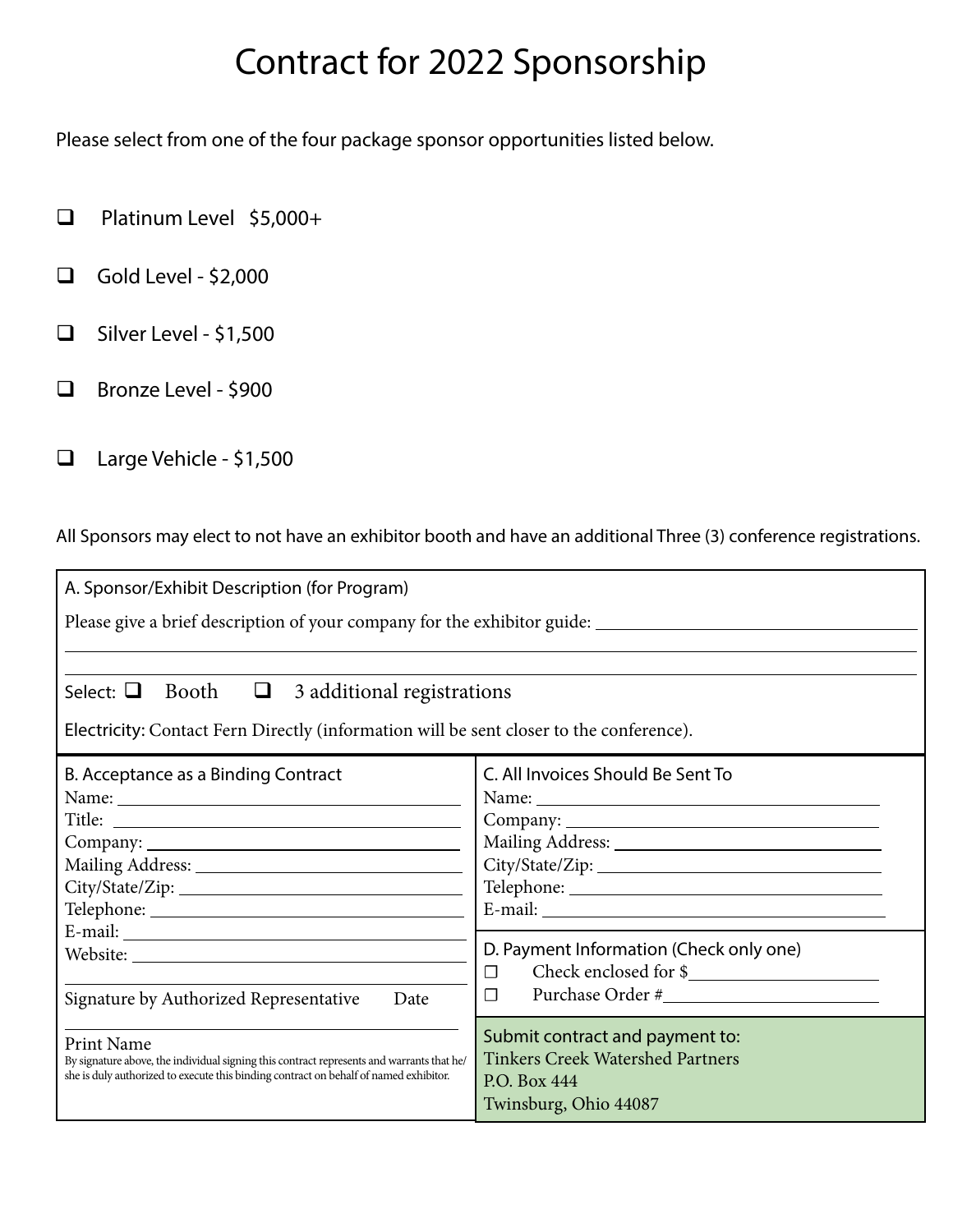## 2022 Exhibit Fees and Information

Exhibit Fees: \$695. The exhibit fee includes: an 10' x 10' space, 1 table, 2 chairs, pipe and drape, standard electricity and one full registration. For more information contact Harry Stark at 216-385-5248.

All exhibit/booth selections will be made by the committee based on the order PAID applications are received and after Sponsor selection. After registering to exhibit, you will receive an e-mail confirmation along with the 2022 Conference Exhibitors Guide.

| Exhibit Space - \$695<br>In person:<br>10' wide by 10' deep.<br>10' background drape and 3' high side drapes.<br>One (1) 6' draped table, two (2) chairs, and wastebasket.<br>Listing in the 2020 Conference Program and on the | Advertising in the Conference Program<br>The conference program is the most important conference<br>publication produced. The program puts your company's<br>business in front of potential customers for two days as<br>they check the conference schedule. |  |
|---------------------------------------------------------------------------------------------------------------------------------------------------------------------------------------------------------------------------------|--------------------------------------------------------------------------------------------------------------------------------------------------------------------------------------------------------------------------------------------------------------|--|
| Conference website.<br>One (1) full registration to the conference.                                                                                                                                                             | <b>Full Page</b><br>\$350<br><b>Half Page</b><br>\$200<br><b>Quarter Page</b><br>\$150                                                                                                                                                                       |  |

#### 2022 Conference Program and Conference Website:

Contact information, logo and your company profile are included in the Conference Program. The Conference website will features Exhibitors with a link to your personal website.

Exhibitor Liability: Neither Kalahari Conference Center, the Ohio Stormwater Association or the Tinker's Creek Watershed Partners assume any responsibility for the protection and safety of exhibitors, their representatives, agents, employees, exhibits or property. By exhibiting at the 2022 Annual Conference each exhibitor agrees to indemnify and hold harmless the above organizations, including officers, directors, members, employees, contractors, assignees, and insurers, and the other exhibitors at the Conference against any and all claims, losses, damages, liabilities, and expenses.

Cancellation Policy: No refunds will be granted after April 1, 2022.

Please Note: All equipment must fit in the booth space. NO EXCEPTIONS! NOTHING IS ALLOWED IN THE AISLES! The entire 10' x 10' booth area may be used, just as long as everything fits inside the booth.

TENTATIVE Exhibitor Schedule: Please plan to participate while the Exhibit Hall is Open

|                          | Check In and Set-Up Wednesday, May 11, 2022 1:00 PM - 6:00 PM |                       |
|--------------------------|---------------------------------------------------------------|-----------------------|
| Check In and Set-Up      | Thursday, May 12, 2022                                        | $6:30$ AM $- 7:30$ AM |
| Exhibit Hall Open        | Thursday, May 12, 2022                                        | $7:30$ AM $-5:00$ PM  |
| <b>Welcome Reception</b> | Thursday, May 12, 2022                                        | 5:00 PM $-$ 7:00 PM   |
| Exhibit Hall Open        | Friday, May 13, 2022                                          | $7:30$ AM $- 1:00$ PM |

Breakfasts, Breaks, and the Welcome Reception will be held in the Exhibit Hall.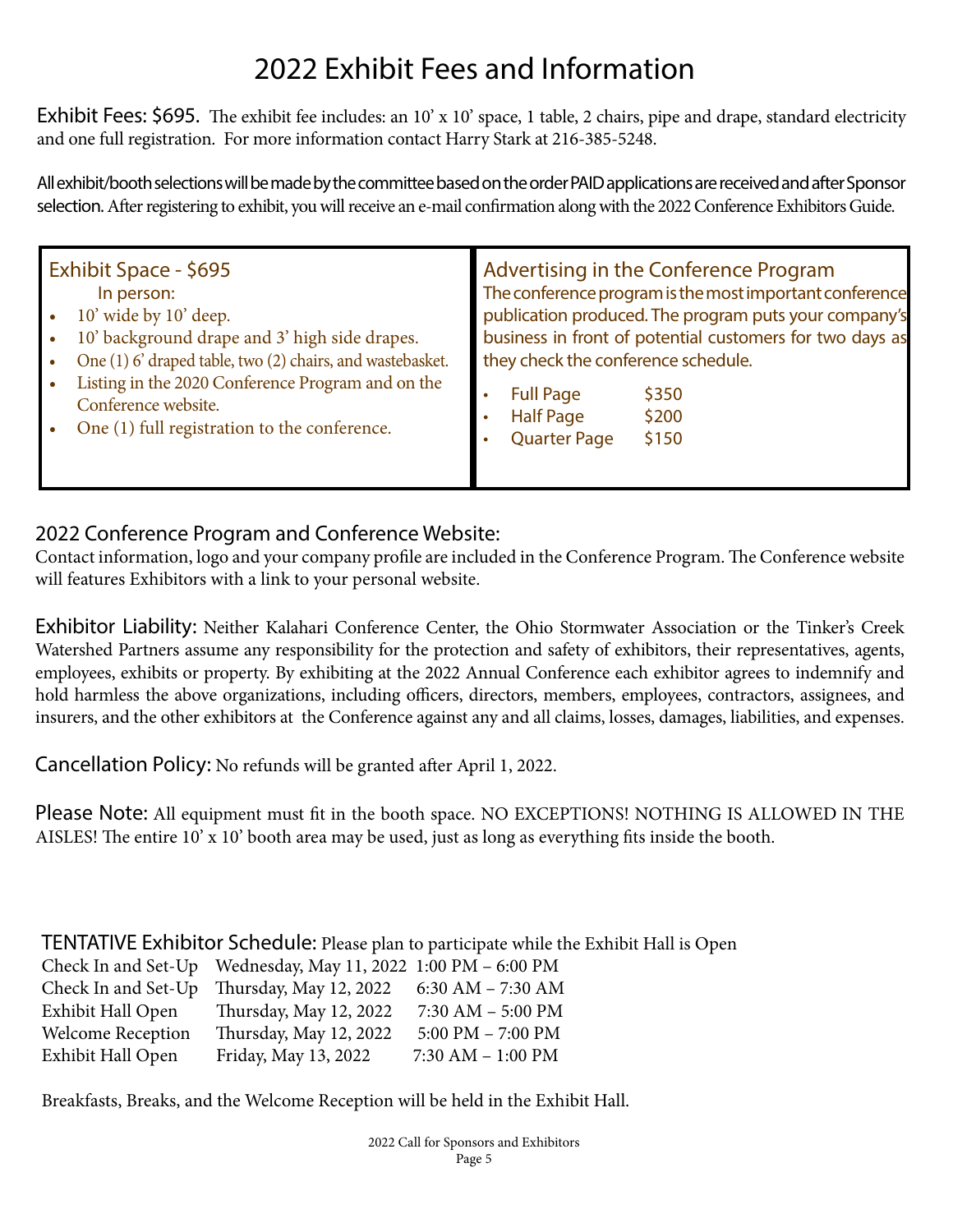# DRAFT Layout

This layout is subject to change based on requirements due to Covid-19. No selection of booths will be made at this time until more information is provided by the State. You can recomend booth locations and once we can finalize layout, you will be contacted based on when you reserved your booth space. Thank you